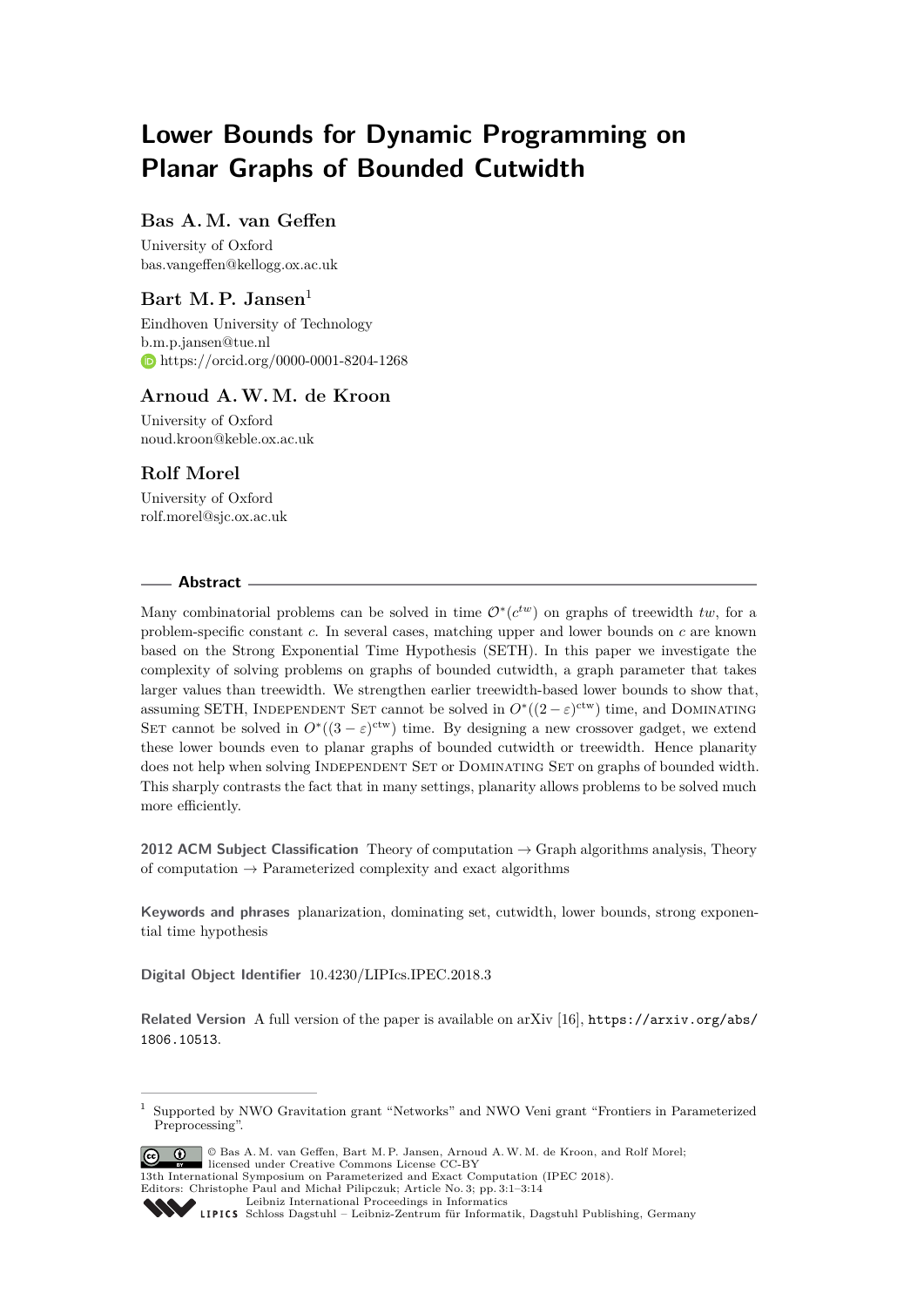### **3:2 Lower Bounds for Dynamic Programming on Planar Graphs of Bounded Cutwidth**

# **1 Introduction**

Dynamic programming on graphs of bounded treewidth is a powerful tool in the algorithm designer's toolbox, which has many applications (cf. [\[5\]](#page-12-1)) and is captured by several metatheorems [\[7,](#page-12-2) [25\]](#page-13-1). Through clever use of techniques such as Möbius transformation, fast subset convolution [\[2,](#page-11-0) [28\]](#page-13-2), cut  $\&$  count [\[9\]](#page-12-3), and representative sets [\[4,](#page-12-4) [8,](#page-12-5) [14\]](#page-12-6), algorithms were developed that can solve numerous combinatorial problems on graphs of treewidth *tw* in  $\mathcal{O}^*(c^{tw})$  time, for a problem-specific constant *c*. In recent work [\[23\]](#page-13-3), it was shown that under the *Strong Exponential Time Hypothesis* (SETH, see [\[18,](#page-12-7) [19\]](#page-12-8)), the base of the exponent *c* achieved by the best-known algorithm is actually optimal for DOMINATING SET  $(c = 3)$  and INDEPENDENT SET  $(c = 2)$ , amongst others. This prompts the following questions:

<span id="page-1-0"></span>**1.** Do faster algorithms exist for bounded-treewidth graphs that are *planar*?

<span id="page-1-1"></span>**2.** Do faster algorithms exist for a more restrictive graph parameter, such as cutwidth? It turns out that these questions are related, because the nature of cutwidth allows crossover gadgets to be inserted to planarize a graph without increasing its width significantly.

Before going into our results, we briefly motivate these questions. There is a rich bidimensionality theory (cf. [\[10\]](#page-12-9)) of how the planarity of a graph can be exploited to obtain better algorithms than in the nonplanar case, leading to what has been called the *square-root phenomenon* [\[24\]](#page-13-4): in several settings, parameterized algorithms on planar graphs can be faster by a square-root factor in the exponent, compared to their nonplanar counterparts. Hence it may be tempting to believe that problems on bounded-width graphs can be solved more efficiently when they are planar. Lokshtanov et al. [\[23,](#page-13-3) §9] explicitly ask whether their SETH-based lower bounds continue to apply for planar graphs. The same problem is posed by Baste and Sau [\[1,](#page-11-1) p. 3] in their investigation on the influence of planarity when solving connectivity problems parameterized by treewidth. This motivates question [1.](#page-1-0)

When faced with lower bounds for the parameterization by treewidth, it is natural to investigate whether these continue to hold for more restrictive graph parameters. We work with the parameter cutwidth since it is one of the classic graph layout parameters (cf.  $[11]$ ) which takes larger values than treewidth  $[22]$ , and has been the subject of frequent study [\[17,](#page-12-11) [26,](#page-13-6) [27\]](#page-13-7). In their original work, Lokshtanov et al. [\[23\]](#page-13-3) showed that their lower bounds also hold for pathwidth instead of treewidth. However, the parameterization by *cutwidth* has so far not been considered, which leads us to question [2.](#page-1-1) (See Section [2](#page-2-0) for the definition of cutwidth.)

**Our results.** We answer questions [1](#page-1-0) and [2](#page-1-1) for the problems INDEPENDENT SET and Dominating Set, which are formally defined in Section [2.](#page-2-0) Our conceptual contribution towards answering question [1](#page-1-0) comes from the following insight: any graph *G* can be drawn in the plane (generally with crossings) such that the graph  $G'$  obtained by replacing each crossing by a vertex of degree four, does not have larger cutwidth than *G*. Hence the property of having bounded cutwidth can be preserved while planarizing the graph, which was independently<sup>[2](#page-1-2)</sup> discovered by Eppstein [\[13\]](#page-12-12). When we planarize by replacing each crossing by a planar crossover gadget *H* instead of a single vertex, then we obtain  $\text{ctw}(G') \leq \text{ctw}(G) + \text{ctw}(H) + 4$ if the endpoints of the crossing edges each obtain at most one neighbor in the crossover gadget. This gives a means to reduce a problem instance on a general graph of bounded

<span id="page-1-2"></span><sup>&</sup>lt;sup>2</sup> We learned of Eppstein's result while a previous version of this work was under submission at a different venue; see Footnote 2 in [\[13\]](#page-12-12). Our previous manuscript, cited by Eppstein, was later split into two separate parts due to its excessive length. The present paper is one part, and [\[21\]](#page-12-13) is the other.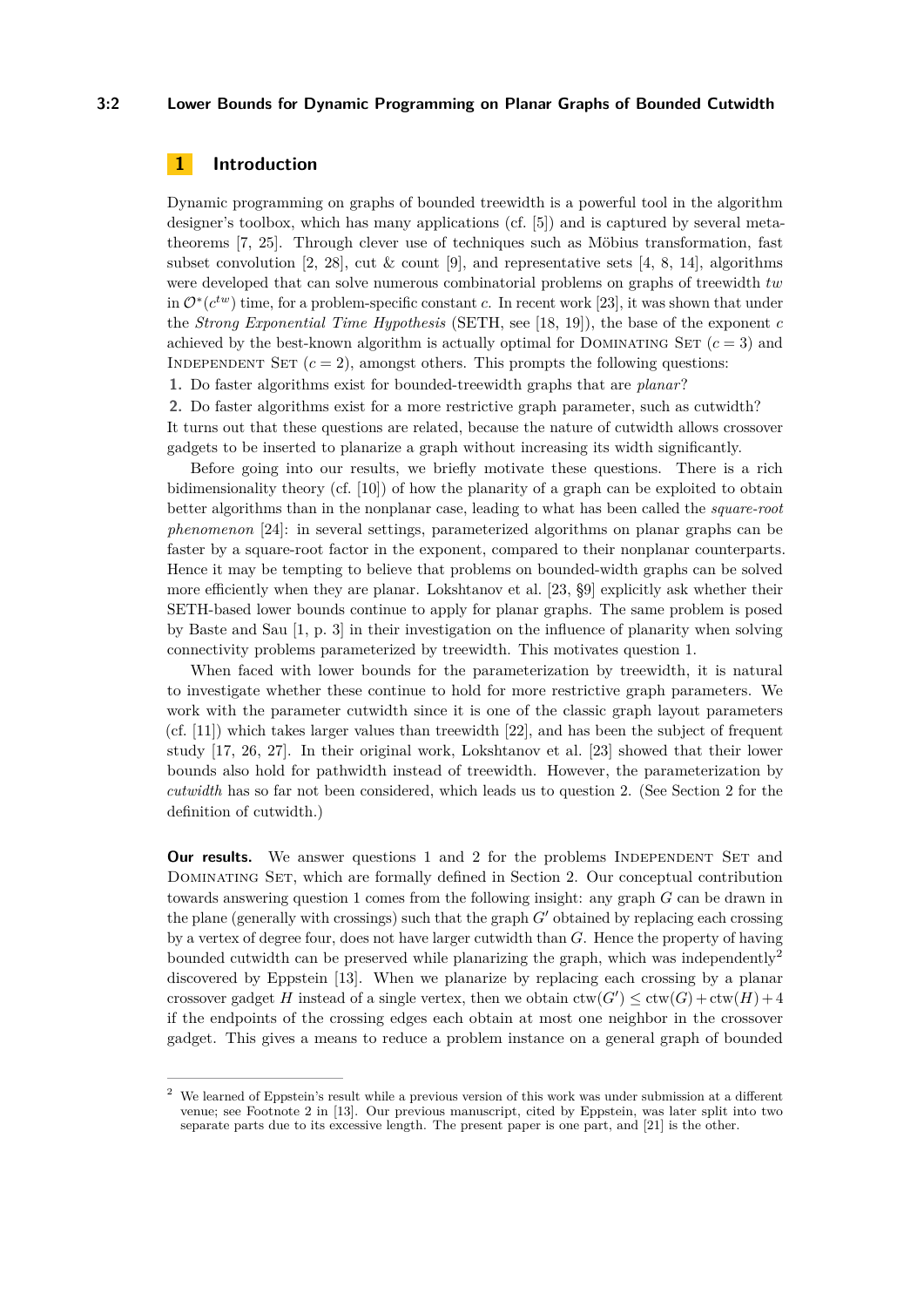cutwidth to a planar graph of bounded cutwidth, if a suitable crossover gadget is available. The parameter cutwidth is special in this regard: one cannot planarize a drawing of  $K_{3,n}$ while keeping the pathwidth or treewidth constant [\[12,](#page-12-14) [13\]](#page-12-12).

For the INDEPENDENT SET problem, the crossover gadget developed by Garey, Johnson, and Stockmeyer [\[15\]](#page-12-15) can be used in the process described above. Together with the observation that the SETH-based lower bound construction by Lokshtanov et al. [\[23\]](#page-13-3) for the treewidth parameterization also works for the cutwidth parameterization, this yields our first result.[3](#page-2-1)

<span id="page-2-2"></span>**If Theorem 1.** Assuming SETH, there is no  $\varepsilon > 0$  such that INDEPENDENT SET on a planar *graph G given along with a linear layout of cutwidth k can be solved in time*  $\mathcal{O}^*((2-\varepsilon)^k)$ *.* 

For the Dominating Set problem, more work is needed to obtain a lower bound for planar graphs of bounded cutwidth. While the lower bound construction of Lokshtanov et al. [\[23\]](#page-13-3) also works for the parameter cutwidth after a minor tweak, no crossover gadget for the Dominating Set problem was known. Our main technical contribution therefore consists of the design of a crossover gadget for Dominating Set, which we believe to be of independent interest. Together with the framework above, this gives our second result.

<span id="page-2-3"></span>**In Theorem 2.** Assuming SETH, there is no  $\varepsilon > 0$  such that DOMINATING SET on a planar *graph G given along with a linear layout of cutwidth k can be solved in time*  $\mathcal{O}^*((3-\varepsilon)^k)$ *.* 

Since any linear ordering of cutwidth *k* can be transformed into a tree decomposition of width at most *k* in polynomial time (cf. [\[3,](#page-12-16) Theorem 47]), the lower bounds of Theorems [1](#page-2-2) and [2](#page-2-3) also apply to the parameterization by treewidth. Hence our work resolves the question raised by Lokshtanov et al. [\[23\]](#page-13-3) and by Baste and Sau [\[1\]](#page-11-1) whether the SETH-lower bounds for Independent Set and Dominating Set parameterized by treewidth also apply for planar graphs.

**Organization.** In Section [2](#page-2-0) we provide preliminaries. In Section [3](#page-3-0) we present a general theorem for planarizing graphs of bounded cutwidth, using a crossover gadget. It leads to a proof of Theorem [1.](#page-2-2) In Section [4](#page-6-0) we prove Theorem [2.](#page-2-3) Finally, we provide some conclusions in Section [5.](#page-11-2) Due to space restrictions, proofs for statements marked  $(\star)$  have been deferred to the full version [\[16\]](#page-12-0).

## <span id="page-2-0"></span>**2 Preliminaries**

We use N to denote the natural numbers, including 0. For a positive integer *n* and a set *X* we use  $\binom{X}{n}$  to denote the collection of all subsets of *X* of size *n*. The *power set* of *X* is denoted  $2^X$ . The set  $\{1, \ldots, n\}$  is abbreviated as [*n*]. The  $\mathcal{O}^*$  notation suppresses polynomial factors in the input size *n*, such that  $O^*(f(k))$  is shorthand for  $O(f(k)n^{O(1)})$ . All our logarithms have base two.

We consider finite, simple, and undirected graphs  $G$ , consisting of a vertex set  $V(G)$  and edge set  $E(G) \subseteq {V(G) \choose 2}$ . The neighbors of a vertex *v* in *G* are denoted  $N_G(v)$ . The closed neighborhood of *v* is  $N_G[v] := N_G(v) \cup \{v\}$ . For a vertex set  $S \subseteq V(G)$  the open neighborhood is  $N_G(S) := \bigcup_{v \in S} N_G(v) \setminus S$  and the closed neighborhood is  $N_G[S] := N_G(S) \cup S$ . The subgraph of *G* induced by a vertex subset  $U \subseteq V(G)$  is denoted  $G[U]$ . The operation of *identifying vertices*  $u$  *and*  $v$  in a graph  $G$  results in the graph  $G'$  that is obtained from  $G$  by replacing the two vertices *u* and *v* by a new vertex *w* with  $N_{G'}(w) = N_G({u, v})$ .

<span id="page-2-1"></span><sup>&</sup>lt;sup>3</sup> The analogous lower bound of  $\Omega((2-\varepsilon)^k)$  for solving INDEPENDENT SET on planar graphs of pathwidth *k* was already observed by Jansen and Wulms [\[20\]](#page-12-17), based on an elaborate ad-hoc argument.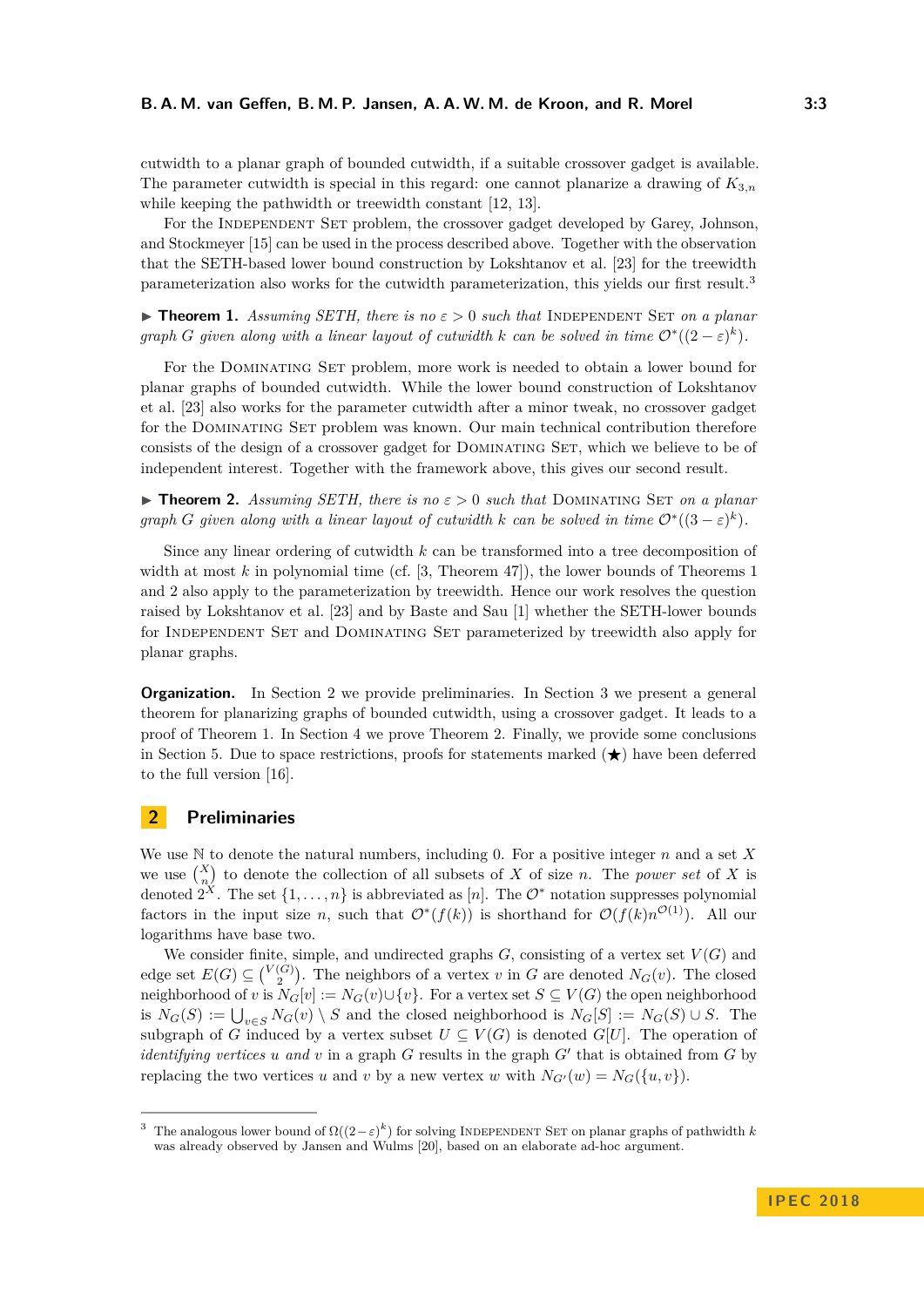#### **3:4 Lower Bounds for Dynamic Programming on Planar Graphs of Bounded Cutwidth**

An *independent set* is a set of pairwise nonadjacent vertices. A *vertex cover* in a graph *G* is a set  $S \subseteq V(G)$  such that *S* contains at least one endpoint from every edge. A set  $S \subseteq V(G)$ *dominates* the vertices  $N_G[S]$ . A *dominating set* is a vertex set *S* such that  $N_G[S] = V(G)$ . The associated decision problems ask, given a graph *G* and integer *t*, whether an independent set (dominating set) of size *t* exists in *G*. The size of a maximum independent set (resp. minimum dominating set) in *G* is denoted  $\mathrm{OPT}_{\mathrm{IS}}(G)$  (resp.  $\mathrm{OPT}_{\mathrm{DS}}(G)$ ). The *q*-SAT problem asks whether a given Boolean formula, in conjunctive normal form with clauses of size at most *q*, has a satisfying assignment.

**► Strong Exponential Time Hypothesis** ([\[18,](#page-12-7) [19\]](#page-12-8)). For every  $\varepsilon > 0$ , there is a constant *q such that*  $q$ -SAT *on n variables cannot be solved in time*  $O^*((2 - \varepsilon)^n)$ *.* 

**Drawings.** A *drawing* of a graph *G* is a function  $\psi$  that assigns a unique point  $\psi(v) \in \mathbb{R}^2$  to each vertex  $v \in V(G)$ , and a curve  $\psi(e) \subseteq \mathbb{R}^2$  to each edge  $e \in E(G)$ , such that the following four conditions hold. (1) For  $e = \{u, v\} \in E(G)$ , the endpoints of  $\psi(e)$  are exactly  $\psi(u)$ and  $\psi(v)$ . (2) The interior of a curve  $\psi(e)$  does not contain the image of any vertex. (3) No three curves representing edges intersect in a common point, except possibly at their endpoints. (4) The interiors of the curves  $\psi(e), \psi(e')$  for distinct edges intersect in at most one point. If the interiors of all the curves representing edges are pairwise-disjoint, then we have a *planar drawing*. In this paper we combine (nonplanar) drawings with crossover gadgets to build planar drawings. A graph is *planar* if it admits a planar drawing.

**Cutwidth.** For an *n*-vertex graph *G*, a *linear layout* of *G* is a linear ordering of its vertex set, as given by a bijection  $\pi: V(G) \to [n]$ . The *cutwidth* of *G* with respect to the layout  $\pi$  is:

$$
ctw_{\pi}(G) = \max_{1 \leq i < n} \left| \left\{ \{u, v\} \in E(G) \, \middle| \, \pi(u) \leq i \land \pi(v) > i \right\} \right|.
$$

The cutwidth  $\text{ctw}(G)$  of a graph G is the minimum cutwidth attained by any linear layout. It is well-known that  $\text{ctw}(G) \geq \text{pw}(G) \geq \text{tw}(G)$ , where the latter denote the pathwidth and treewidth of *G*, respectively (cf. [\[3\]](#page-12-16)).

## <span id="page-3-0"></span>**3 Planarizing graphs while preserving cutwidth**

In this section we show how to planarize a graph without blowing up its cutwidth. An intuitive way to think about cutwidth is to consider the vertices as being placed on a horizontal line in the order dictated by the layout  $\pi$ , with edges drawn as *x*-monotone curves. For any position *i* we consider the gap between vertex  $\pi^{-1}(i)$  and  $\pi^{-1}(i+1)$ , and count the edges that *cross* the gap by having one endpoint at position at most *i* and the other at position after *i*. The cutwidth of a layout is the maximum number of edges crossing any single gap; see Figure [1.](#page-4-0) The simple but useful fact on which our approach hinges is the following. If we obtain  $G'$  by replacing a crossing in the drawing by a new vertex of degree four, and we let  $\pi'$ be the left-to-right order of the vertices in the resulting drawing, then  $ctw_{\pi}(G) = ctw_{\pi'}(G')$ . Hence by repeating this procedure we can eliminate all crossings to obtain a planarized version of *G* without increasing the cutwidth. To utilize this idea in reductions, we formalize a version of this approach where we planarize the graph by inserting gadgets, rather than simply replacing crossings by degree-four vertices.

**Definition 3.** A *crossover gadget* is a graph *H* with terminal vertices  $u, u', v, v'$  such that:

- **1.** there is a planar drawing *ψ* of *H* in which all terminals lie on the outer face, and
- **2.** there is a closed curve intersecting the drawing  $\psi$  only in the terminals, which visits the terminals in the order  $u, v, u', v'$ .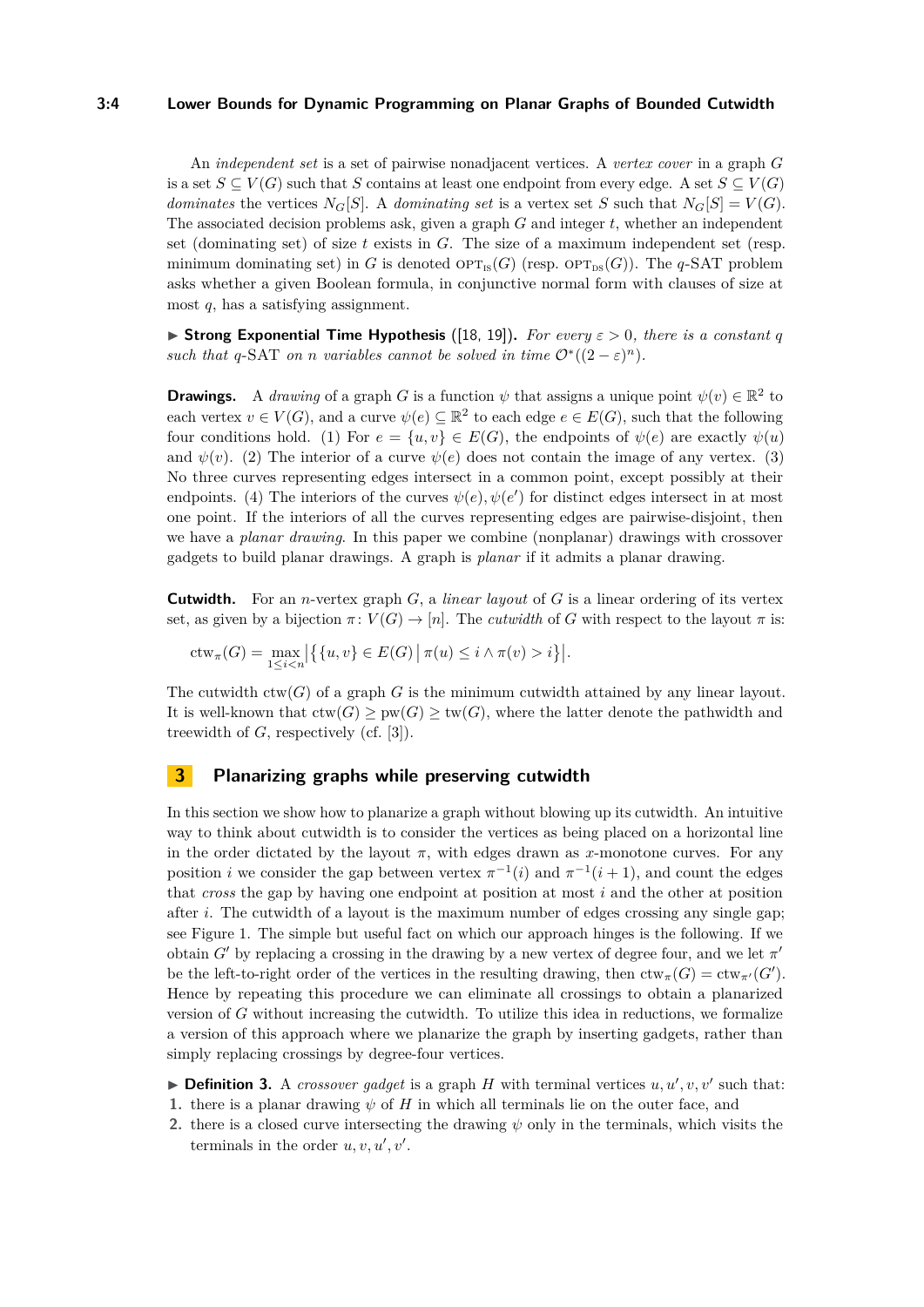<span id="page-4-0"></span>

**Figure 1** Top-left: a linear layout  $\pi$  of a graph *G* with  $ctw_{\pi}(G) = 4$ . The largest cutsize is attained after vertices  $4$  and  $5$ . Bottom-left: after inserting vertices at the crossings to obtain  $G'$  and extending  $\pi$  to  $\pi'$  based on the *x*-coordinates of the inserted vertices, we have  $ctw_{\pi}(G) = ctw_{\pi'}(G')$ . Top-right: enlarged view. Bottom-right: replacing a crossing by gadget *H*.

<span id="page-4-5"></span> $\triangleright$  **Definition 4.** Let  $\{a, b\}$  and  $\{c, d\}$  be disjoint edges of a graph *G*, and let *H* be a crossover gadget. The operation of *replacing*  $\{\{a,b\},\{c,d\}\}\$  *by H* removes edges  $\{a,b\}$  and  $\{c,d\}$ , inserts a new copy of the graph *H*, and inserts the edges  $\{a, u\}$ ,  $\{u', b\}$ ,  $\{c, v\}$ ,  $\{v', d\}$ .

For a crossover gadget to be useful to planarize instances of a decision problem, a replacement should have a predictable effect on the answer. To formalize this, we say that a *decision problem* Π *on graphs* is a decision problem whose input consists of a graph *G* and integer *t*.

<span id="page-4-1"></span>I **Definition 5.** A crossover gadget *H* is *useful for a decision problem* Π *on graphs* if there exists an integer  $c_{\Pi}$  such that the following holds. If  $(G, t)$  is an instance of  $\Pi$  containing disjoint edges  $\{a, b\}$ ,  $\{c, d\}$ , and *G*<sup> $\prime$ </sup> is the result of replacing these edges by *H*, then  $(G, t)$  is a YES-instance of  $\Pi$  if and only if  $(G', t + c_{\Pi})$  is a YES-instance of  $\Pi$ .

The following theorem proves that a useful crossover gadget can be used to efficiently planarize instances without blowing up their cutwidth.

<span id="page-4-6"></span> $\triangleright$  **Theorem 6.** *If H is a crossover gadget that is useful for decision problem*  $\Pi$  *on graphs, then there is a polynomial-time algorithm that, given an instance* (*G, t*) *of* Π *and a linear layout*  $\pi$  *of*  $G$ *, outputs an instance*  $(G', t')$  *and a linear layout*  $\pi'$  *of*  $G'$  *such that:* **1.** *G*<sup>0</sup> *is planar,*

2.  $ctw_{\pi'}(G') \leq ctw_{\pi}(G) + ctw(H) + 4$ *, and* 

**3.**  $(G, t)$  *is a* YES-*instance of*  $\Pi$  *if and only if*  $(G', t')$  *is a* YES-*instance of*  $\Pi$ *.* 

**Proof.** Consider the crossover gadget *H* for  $\Pi$  with terminals  $u, u, v, v'$ . Let  $\pi_H$  be a linear layout of *H* of minimum cutwidth, which is hardcoded into the algorithm along with the integer *c*<sup>Π</sup> described in Definition [5.](#page-4-1)

Let  $(G, t)$  be an instance of  $\Pi$  with a linear layout  $\pi$ . We start by constructing a (nonplanar) drawing  $\psi$  of *G* with the following properties.

- <span id="page-4-2"></span>**1.** The vertices of *G* are placed on the *x*-axis, in the order dictated by  $\pi$ .
- <span id="page-4-3"></span>**2.** The image of each edge of *G* is a strictly *x*-monotone curve.
- <span id="page-4-4"></span>**3.** If the drawings of two edges intersect in their interior, then their endpoints are all distinct and the corresponding curves properly cross; they do not only touch.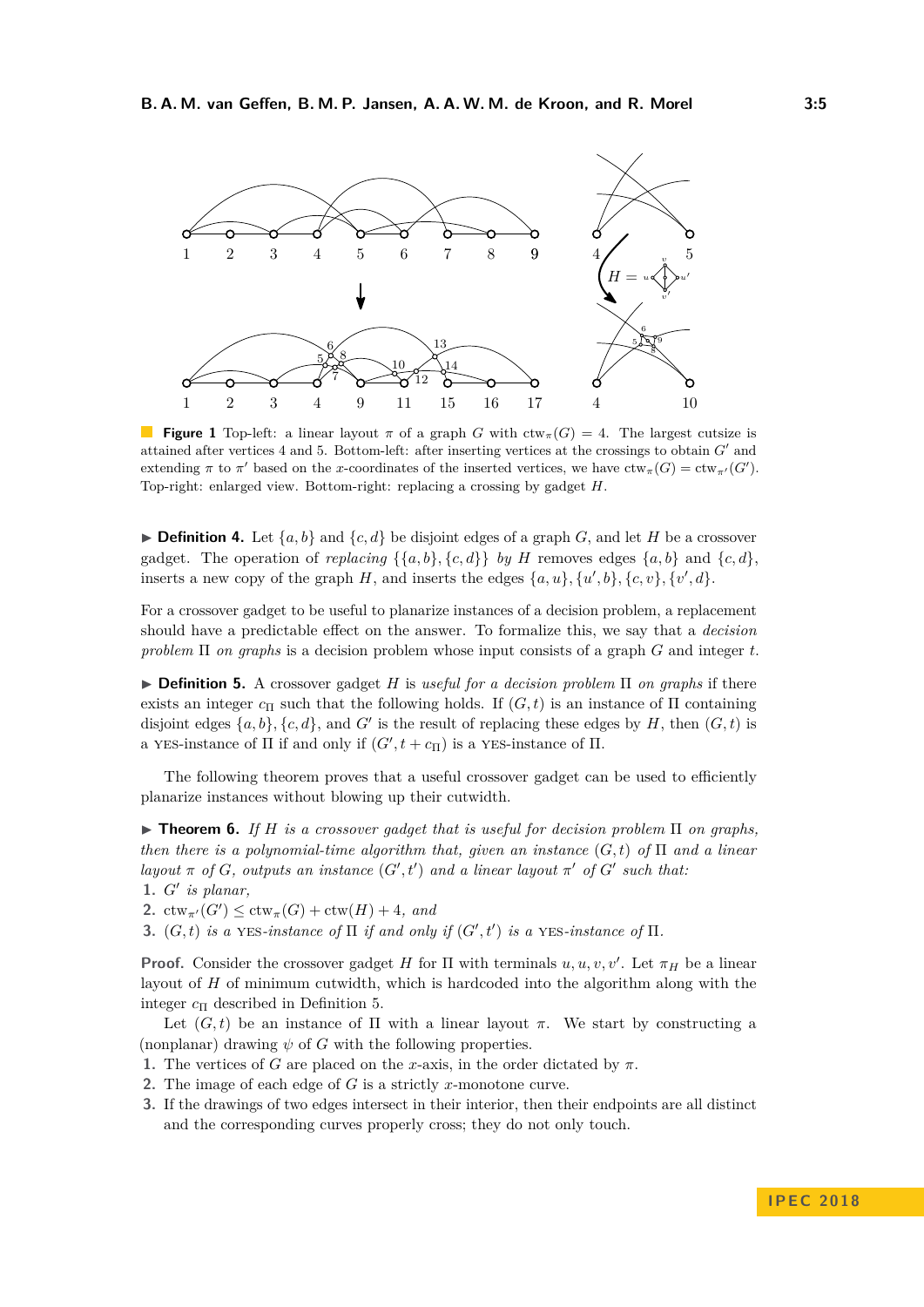#### **3:6 Lower Bounds for Dynamic Programming on Planar Graphs of Bounded Cutwidth**

- <span id="page-5-0"></span>**4.** For each pair of edges, their drawings intersect in at most one point.
- <span id="page-5-1"></span>**5.** The *x*-coordinates of all crossings are distinct from each other, and from the *x*-coordinates of the vertices.

It is easy to see that such a drawing always exists and can be found in polynomial time; we omit the details as they are not interesting. Properties [1](#page-4-2) and [2](#page-4-3) together ensure that for any  $i \in [|V(G)|-1]$ , the set of edges that cross the gap after vertex  $\pi^{-1}(i)$  in the linear layout is exactly the set of edges intersected by a vertical line between  $\pi^{-1}(i)$  and  $\pi^{-1}(i+1)$ , which therefore has size at most  $ctw<sub>\pi</sub>(G)$ . We will use this property later.

The algorithm replaces the crossings one by one. If two edges  $\{a, b\}$  and  $\{c, d\}$  intersect in their interior, then their endpoints are all distinct by [\(3\)](#page-4-4) and they properly cross. Hence we can replace these two edges by a copy of *H* as in Definition [4.](#page-4-5) Since there is a planar drawing of *H* with the terminals alternating along the outer face, after possibly swapping the labels of *a* and *b*, and of *c* and *d*, the drawing can be updated so that the crossing between  $\{a, b\}$ and  $\{c, d\}$  is eliminated. Since each of a, b, c, d is made adjacent to exactly one vertex of *H*, the replacement can be done such that the remaining crossings are in exactly the same locations as before; see the right side of Figure [1.](#page-4-0) When inserting the crossover gadget, we scale it down sufficiently far that the following holds: all vertices and crossings that were originally on the left of the crossing between  $\{a, b\}$  and  $\{c, d\}$  lie to the left of all vertices that are inserted to replace this crossing; and all vertices and crossings that were on the right of the  $\{\{a,b\},\{c,d\}\}\)$  crossing, lie to the right of all vertices inserted for its replacement.

Since each pair of edges intersects at most once by [\(4\)](#page-5-0), the number of crossings is  $\mathcal{O}(|V(G)|^2)$ . Hence in polynomial time we can replace all crossings by copies of *H* to arrive at a graph *G'*. If  $\ell$  is the number of replaced crossings, then we set  $t' := t + \ell \cdot c_{\Pi}$ . By Definition [5](#page-4-1) and transitivity it follows that  $(G, t)$  is a YES-instance of  $\Pi$  if and only if  $(G', t')$ is a YES-instance. By construction,  $G'$  is planar. It remains to define a linear layout of  $G'$ and bound its cutwidth.

The layout  $\pi'$  of *G'* is defined as follows. Let the *elements* of the original drawing  $\psi$ of *G* consist of its vertices and its crossings. The elements of  $\psi$  are linearly ordered by their *x*-coordinates, by [\(5\)](#page-5-1). The linear layout  $\pi'$  of  $G'$  has one block per element of  $\psi$ , and these blocks are ordered according to the *x*-coordinates of the corresponding element. For elements that consist of a vertex *v*, the block simply consists of *v*. For elements that consist of a crossing  $X$ , the block consists of the vertices of the copy of  $H$  that was inserted to replace  $X$ , in the order dictated by  $\pi_H$ . It is easy to see that  $\pi'$  can be constructed in polynomial time.

We classify the edges of G' into two types. We have *internal* edges, which are edges within an inserted copy of *H*, and we have *external edges* which connect two different copies of *H*, or which connect a vertex of  $V(G) \cap V(G')$  to a copy of *H*. Using this classification we argue that for an arbitrary vertex  $v^*$  of  $G'$ , the cut crossing the gap after vertex  $v^*$  in  $\pi'$ contains at most  $ctw_{\pi}(G) + ctw(H) + 4$  edges. To do so, we distinguish two cases depending on whether  $v^*$  is an original vertex from  $G$ , or was inserted as part of a copy of  $H$ .

# ► Claim 7. *If*  $v^* \in V(G) \cap V(G')$ , then the size of the cut after  $v^*$  in  $\pi'$  is at most  $\text{ctw}_{\pi}(G)$ .

**Proof.** The layout  $\pi'$  consists of blocks, and  $v^* \in V(G) \cap V(G')$  is a block. So for each copy  $C$  of a crossover gadget, the vertices of  $C$  all appear on the same side of  $v^*$  in the ordering. Hence no internal edge of *C* crosses the cut after  $v^*$ , implying that no internal edge is in the cut. Each external edge crossing the cut is (a segment of) an edge of *G* that is intersected by a vertical line after  $v^*$  in the drawing  $\psi$ ; see Figure [1.](#page-4-0) As such a line intersects at most  $ctw_{\pi}(G)$  edges as observed above, the cut after  $v^*$  has size at most  $ctw_{\pi}(G)$ .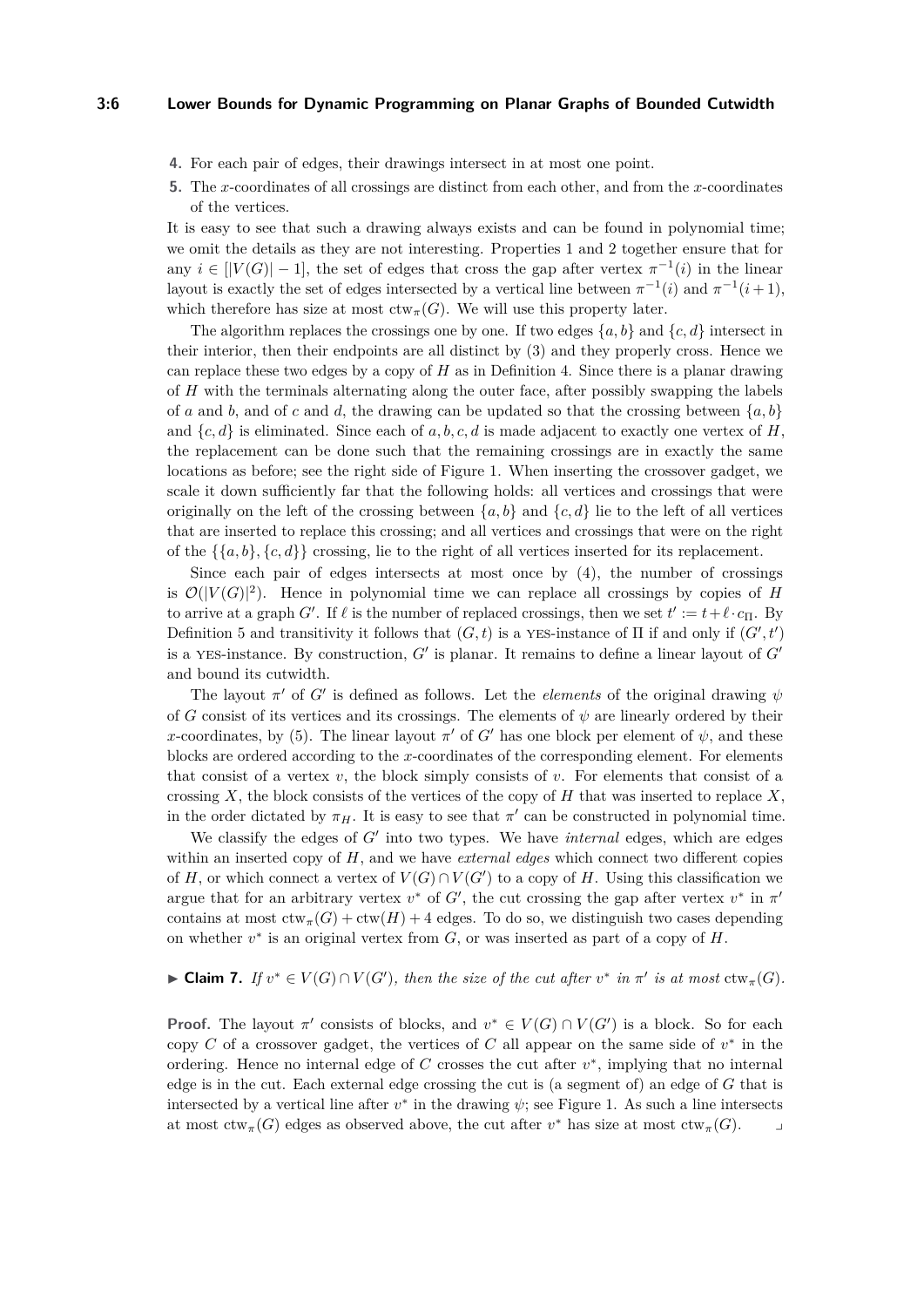► **Claim 8.** *If*  $v^* \in V(G')$  *is a vertex of a copy C of a crossover gadget that was inserted to replace a crossing X*, then the size of the cut after  $v^*$  in  $\pi'$  is at most  $ctw_{\pi}(G) + ctw(H) + 4$ .

**Proof.** The number of internal edges in the cut after  $v^*$  is at most  $\text{ctw}(H)$ , since the only internal edges in the cut all belong to the same copy  $C$  that contains  $v^*$  and we ordered them according to an optimal layout  $\pi_H$ . There are at most four external edges incident on a vertex of *C*, which contribute at most four to the cut. Finally, for each of the remaining external edges in the cut there is a unique edge of *G* intersected by a vertical line through crossing *X* in the drawing  $\psi$ . As at most  $ctw<sub>\pi</sub>(G)$  edges are intersected by any vertical line. as observed above, it follows that the size of the cut is at most  $ctw_{\pi}(G) + ctw(H) + 4$ .

The two claims together show that any gap in the ordering  $\pi'$  is crossed by at most  $ctw_{\pi}(G) + ctw(H) + 4$  edges, which bounds the cutwidth of *G'* as required.

Using Theorem [6](#page-4-6) we can now elegantly prove Theorem [1](#page-2-2) by combining two known results.

**If Theorem [1.](#page-2-2)** Assuming SETH, there is no  $\varepsilon > 0$  such that INDEPENDENT SET on a planar *graph G given along with a linear layout of cutwidth k can be solved in time*  $\mathcal{O}^*((2 - \varepsilon)^k)$ *.* 

**Proof.** First, we observe that the crossover gadget for VERTEX COVER due to Garey, Johnson, and Stockmeyer [\[15,](#page-12-15) Thm. 2.7] satisfies our conditions of a useful crossover gadget. Since an *n*-vertex graph has a vertex cover of size *k* if and only if it has an independent set of size  $n - k$ , it also acts as a useful crossover gadget for INDEPENDENT SET with  $c<sub>\pi</sub> = 9$ (cf. [\[20,](#page-12-17) Proposition 20]). Second, we observe that by a different analysis of a construction due to Lokshtanov et al. [\[23\]](#page-13-3), it follows that (assuming SETH) there is no  $\varepsilon > 0$  such that INDEPENDENT SET on a graph  $G$  with a linear layout of cutwidth  $k$  can be solved in time  $\mathcal{O}^*((2-\varepsilon)^k)$ . We prove this in the full version [\[16\]](#page-12-0). By Theorem [6,](#page-4-6) if such a runtime could be achieved on *planar* graphs of a given cutwidth, it could be achieved for a general graph as well, since the insertion of crossover gadgets increases the cutwidth by only a constant. Hence Theorem [1](#page-2-2) follows.

# <span id="page-6-0"></span>**4 Lower bound for dominating set on planar graphs of bounded cutwidth**

In this section we prove a runtime lower bound for solving DOMINATING SET on planar graphs of bounded cutwidth. Our starting point is the insight that through a minor modification, the lower bound by Lokshtanov et al. [\[23\]](#page-13-3) for the parameterization by pathwidth can be lifted to apply to the parameterization by cutwidth as well.

<span id="page-6-1"></span>**Find 1 Figure 5**  $\star$  **Figure 3** *Assuming SETH, there is no*  $\varepsilon > 0$  *such that* DOMINATING SET *on a (nonplanar) graph G given along with a linear layout of cutwidth k can be solved in time*  $\mathcal{O}^*((3-\varepsilon)^k)$ *.* 

Our contribution is to extend the lower bound of Theorem [9](#page-6-1) to apply to *planar* graphs. Following the strategy outlined in Section [3,](#page-3-0) to achieve this it suffices to develop a useful crossover gadget for Dominating Set as per Definition [5.](#page-4-1) Since our crossover gadget is fairly complicated (it has more than 100 vertices), we describe its design in steps. The main idea is as follows. We first show that an edge in a DOMINATING SET instance can be replaced by a longer double-path structure, which contains several triangles. Then we show that when two triangles cross, we can replace their crossing by a suitable adaptation of the VERTEX COVER crossover gadget due to Garey, Johnson, and Stockmeyer [\[15,](#page-12-15) Thm. 2.7].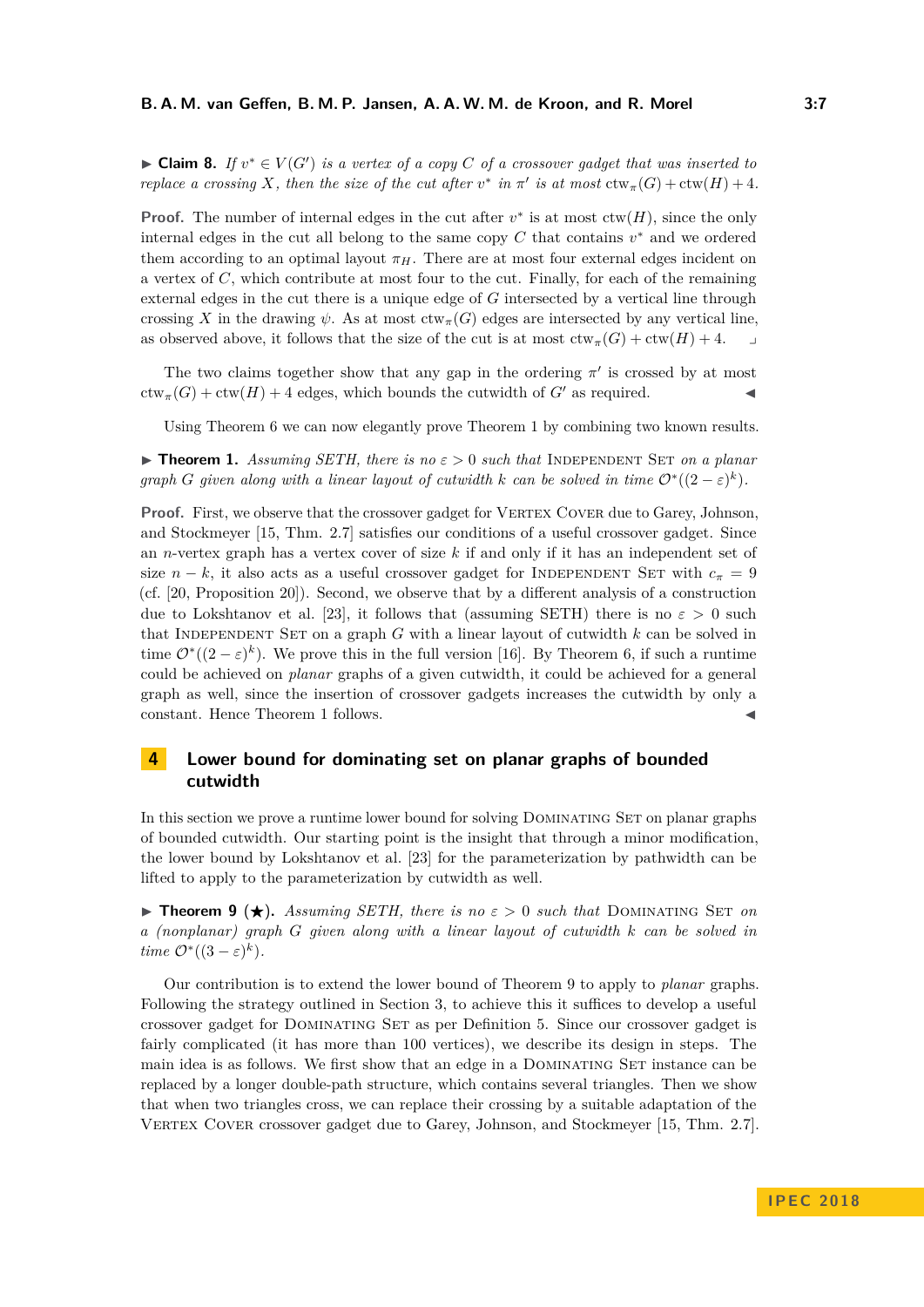<span id="page-7-0"></span>

**Figure 2** Overview of the method to eliminate an edge crossing in an instance of DOMINATING SET. Each edge is transformed into a double-path structure, to turn a single crossing edge into four crossing triangles (middle figure). Then each crossing triangle is replaced by a planar gadget (right figure). Some vertices have been omitted for readability. For each red edge  $\{u, v\}$ , there is a hidden degree-two vertex in the graph that forms a triangle with *u* and *v*.

This two-step approach is illustrated in Figure [2.](#page-7-0) We follow the same two steps in proving its correctness, starting with the insertion of the double-path structure.

<span id="page-7-1"></span>**Example 10.** Let  $\{x, y\}$  be an edge in a graph *G*. If *G*<sup> $\prime$ </sup> is obtained from *G* by replacing  $\{x, y\}$  *by a double-path structure as shown in Figure [3,](#page-8-0) then*  $\text{OPT}_{\text{DS}}(G') = \text{OPT}_{\text{DS}}(G) + 6$ *.* 

**Proof.** We prove equality by establishing matching upper- and lower bounds.

 $(\leq$  To show  $OPT_{DS}(G') \leq OPT_{DS}(G) + 6$ , consider a minimum dominating set  $S \subseteq V(G)$ of *G*. If  $S \cap \{x, y\} = \emptyset$ , or  $S \cap \{x, y\} = \{x, y\}$ , then the edge  $\{x, y\}$  is not used to dominate vertex *x* or *y*, and therefore  $S \cup \{b_x, b_y, e_x, e_y, g_x, g_y\}$  is a dominating set of size  $|S| + 6 =$  $\text{OPT}_{\text{DS}}(G) + 6$  in graph *G*'; see Figure [3.](#page-8-0) If  $S \cap \{x, y\} = \{x\}$ , then  $S \cup \{c_x, f_x, h_x, e_y, g_y, a_y\}$  is a dominating set of size  $\text{OPT}_{\text{DS}}(G) + 6$  in  $G'$ : the vertex  $a_y$  takes over the role of dominating *y* after the direct edge  $\{x, y\}$  is removed, while  $a_x$  is dominated from *x*. Symmetrically, if *S*∩{*x, y*} = {*y*}, then *S*∪{*c<sub>y</sub>, f<sub>y</sub>, h<sub>y</sub>, e<sub>x</sub>, g<sub>x</sub></sub>, a<sub>x</sub>}</sub> is a dominating set in <i>G'* of size  $\text{OPT}_{\text{DS}}(G)+6$ .

 $(\geq$  To show  $\mathrm{OPT}_{\mathrm{DS}}(G') \geq \mathrm{OPT}_{\mathrm{DS}}(G) + 6$ , we instead prove  $\mathrm{OPT}_{\mathrm{DS}}(G) \leq \mathrm{OPT}_{\mathrm{DS}}(G') - 6$ . Consider a minimum dominating set  $S' \subseteq V(G')$  of  $G'$ . Let *B* be the vertices in the interior of the double-path structure that was inserted into *G*<sup> $\prime$ </sup> to replace edge  $\{x, y\}$ . If  $|S' \cap B| \ge 7$ , then  $(S \setminus B) \cup \{x\}$  is a dominating set of size at most  $|S'| - 6 \leq \text{OPT}_{\text{DS}}(G') - 6$  in *G*, since *x* dominates itself and *y* using the edge  $\{x, y\}$ . We assume  $|S' \cap B| \leq 6$  in the remainder. Then we have  $|S' \cap B| = 6$ : the closed neighborhoods of the six vertices  $\{b_x, b_y, t_x, t_y, t''_x, t''_y\}$ are contained entirely within *B*, and are pairwise disjoint. Hence these six vertices must be dominated by six distinct vertices from *B*. If  $S' \cap \{a_x, a_y\} = \emptyset$  then the vertices *x* and *y* are not dominated from within the double-path structure, implying that  $S' \setminus B$  is a dominating set in *G* of size  $|S'|-6 \leq \text{OPT}_{\text{DS}}(G')-6$ . It remains to consider the case that *S'* contains  $a_x$ , or *ay*, or both.

► Claim 11. Let  $B' \subseteq B$  be a set of size six that dominates the vertices  $B \setminus \{a_x, a_y\}$ . If  $B'$ *contains*  $a_x$ *, then*  $B'$  *does not dominate*  $a_y$ *. Analogously, if*  $B'$  *contains*  $a_y$  *then it does not dominate ax.*

**Proof.** We prove that if  $a_y \in B'$ , then  $B'$  does not dominate  $a_x$ . The other statement follows by symmetry. So assume for a contradiction that  $B'$  contains  $a_y$  and dominates  $a_x$ , which implies it contains  $a_x$  or  $b_x$ . Since  $B'$  dominates the interior of the double-path structure, it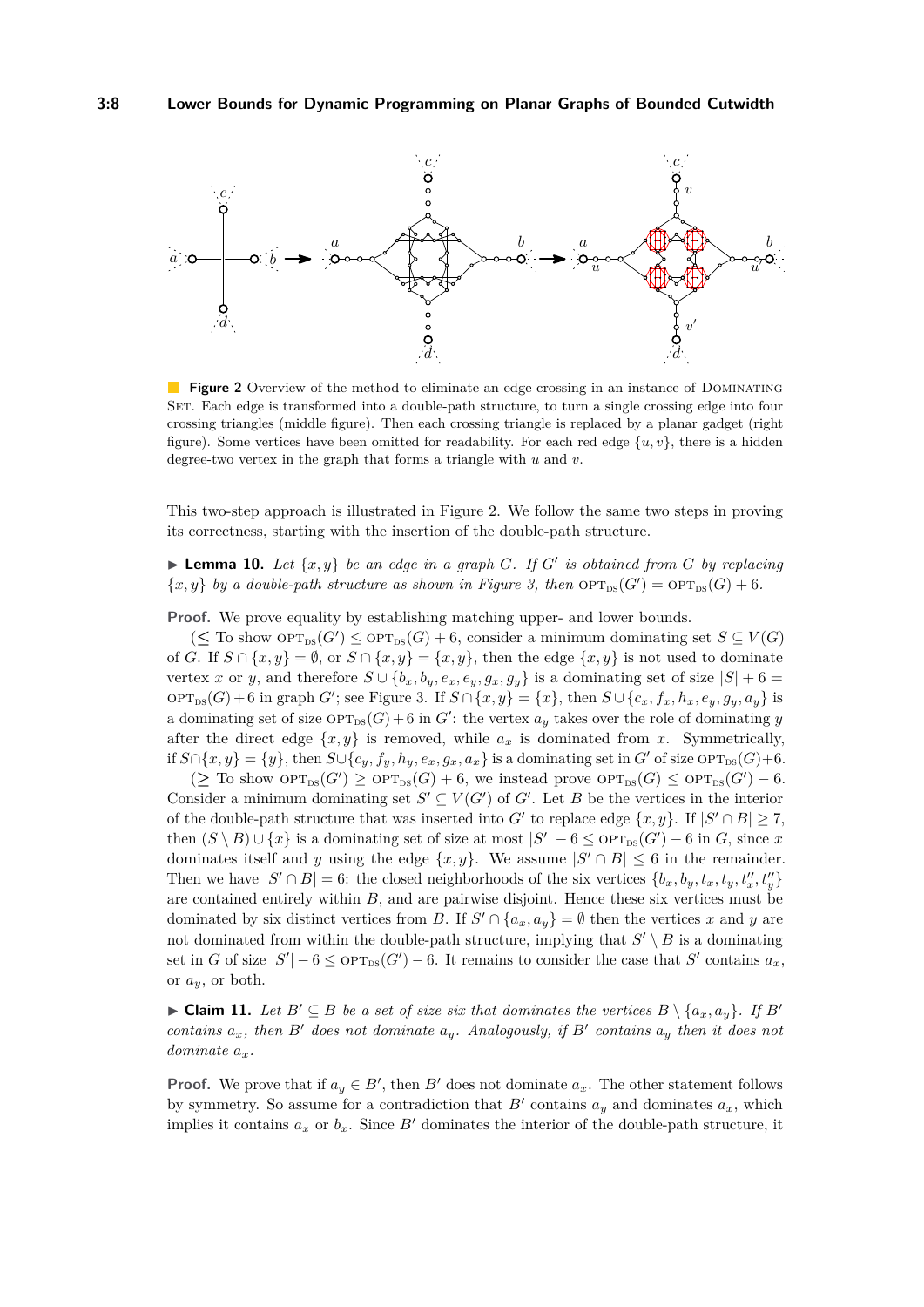<span id="page-8-0"></span>

**Figure 3** The double-path structure for DOMINATING SET is the subgraph on the top right minus the vertices *x* and *y*. Top: an edge  $\{x, y\}$  is replaced by a double-path structure. Bottom-left: the interior of the double-path structure can be dominated by six vertices (in red). Bottom-right: there is a set of six vertices that dominates *y* and all vertices of the double-path structure except  $a_x$ .

contains at least one vertex from the closed neighborhoods of  $t_x, t_y, t''_x, t''_y$ . Since these are pairwise disjoint, and do not contain  $a_y$ ,  $a_x$ , or  $b_x$ , the set  $B'$  contains a vertex from the closed neighborhood of each of  $\{t_x, t_y, t''_x, t''_y\}$ . Since  $B'$  has size six, besides the four vertices from these closed neighborhoods, the vertex  $a_y$ , and the one vertex in  $\{a_x, b_x\}$  there can be no further vertices in  $B'$ . Hence  $B'$  does not contain  $c_x$  or  $d_x$ , as these do not occur in the stated closed neighborhoods. This implies that to dominate  $d_x$ , the set  $B'$  contains  $e_x$ . Then vertex  $t'_x$  is not dominated by the vertex from  $N_{G'}[t_x]$ , and must therefore be dominated by the vertex in *B*<sup> $\prime$ </sup> from  $N_{G'}[t''_x]$ , implying that  $g_x \in B'$ . But the vertices mentioned so far do not dominate  $c_y$ , and regardless of how a vertex is chosen from the closed neighborhoods of  $t_y$  and  $t''_y$ , the resulting choice does not dominate  $c_y$  since no vertex from the closed neighborhoods of  $t_y, t''_y$  is adjacent to  $c_y$ . So  $c_y$  is not dominated by  $B'$ ; a contradiction.

Using the claim we finish the proof. The set  $B' := S \cap B$  has size six and dominates all of  $B \setminus \{a_x, a_y\}$ , since those vertices cannot be dominated from elsewhere. If  $B'$  contains  $a_x$ , then *B*<sup> $\prime$ </sup> does not dominate  $a_y$ . Since *S*<sup> $\prime$ </sup> is a dominating set, and *y* is the only neighbor of  $a_y$ outside of *B*, it follows that  $y \in S'$ . But then  $S' \setminus B$  is a dominating set in *G* of size  $|S'| - 6 =$  $\text{OPT}_{\text{DS}}(G') - 6$  in *G*: the edge  $\{x, y\}$  in *G* ensures that *y* dominates *x*. If *B'* contains  $a_y$ instead, then the symmetric argument applies. Hence  $\text{OPT}_{\text{DS}}(G) \leq \text{OPT}_{\text{DS}}(G') - 6.$ 

Using Lemma [10,](#page-7-1) we can replace a direct edge by a double-path structure while controlling the domination number. This allows two crossing edges to be reduced to four crossing triangles as in Figure [2.](#page-7-0) Even though more crossings are created in this way, these crossing triangles actually help to planarize the graph. The key point is that crossing triangles enforce a dominating set to locally act like a vertex cover, which allows us to exploit a known gadget for VERTEX COVER. The following two statements are useful to formalize these ideas. Recall that a vertex *v* is *simplicial* in a graph *G* if  $N_G(v)$  forms a clique.

<span id="page-8-1"></span> $\triangleright$  **Observation 12.** If *I* is an independent set of simplicial degree-two vertices in a graph  $G$ , *then G has a minimum dominating set that contains no vertex of I.*

<span id="page-8-2"></span>**► Proposition 13.** Let *U* be a set of vertices in a graph *G*, such that for each edge  $\{x, y\}$  ∈ *E*(*G*[*U*]) *there is a vertex*  $v \in V(G) \setminus U$  *with*  $N_G(v) = \{x, y\}$ *. Then there is a minimum dominating set S of G such that S forms a vertex cover of G*[*U*]*.*

**Proof.** Construct a set *I* as follows. For each  $\{x, y\} \in E(G[U])$ , add a vertex  $v \in V(G) \setminus U$ with  $N_G(v) = \{x, y\}$  to *I*. Then *I* is an independent set of simplicial degree-two vertices.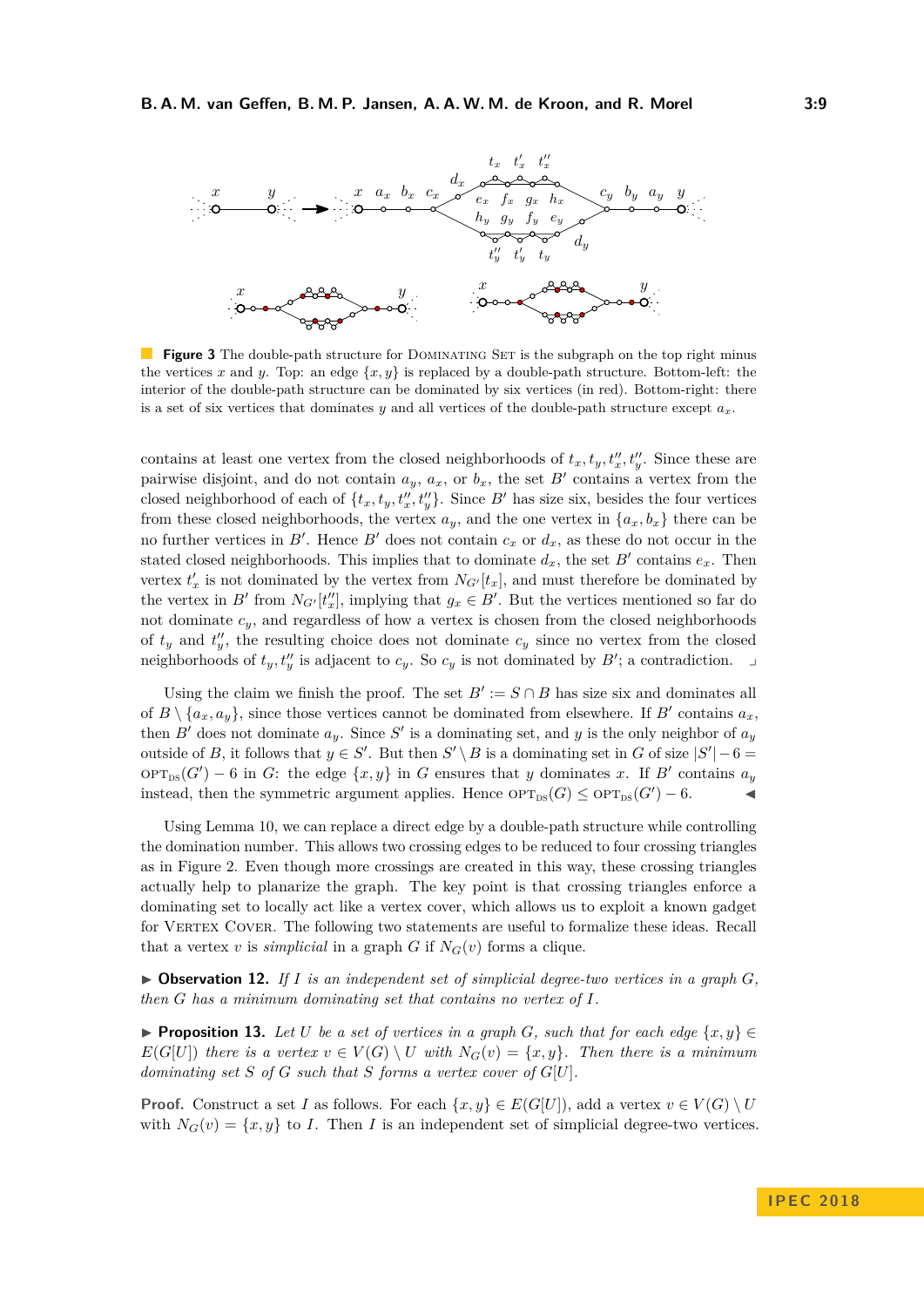<span id="page-9-0"></span>

**Figure 4** Three copies of the 18-vertex gadget graph  $H_{\text{VC}}$ , which has four terminals  $\{x, y, p, q\}$ . Left: A vertex cover for  $H_{\text{VC}}$  that contains p and q and has size eleven is shown in red. Middle: Any vertex cover for  $H_{\text{vc}}$  that does not contain p or q contains the neighbors of p and q and at least one endpoint of the three thick edges, and contains at least eleven non-terminals. Right: Any vertex cover for  $H_{\text{vc}}$  that does not contain *x* or *y* contains the four neighbors of *x* and *y* and at least three vertices from each of the two highlighted five-cycles, and contains at least ten non-terminals.

By Observation [12](#page-8-1) there is a minimum dominating set *S* of *G* that contains no vertex of *I*. Then  $S \cap U$  is a vertex cover of  $G[U]$ : for an arbitrary edge  $\{x, y\} \in E(G[U])$  there is a vertex *v* in *I* whose open neighborhood is  $\{x, y\}$ . Since  $I \cap S = \emptyset$ , at least one of *x* and *y* belongs to *S* to dominate *v*. Hence the edge  $\{x, y\}$  is covered by *S*.

Proposition [13](#page-8-2) relates minimum dominating sets to vertex covers. We therefore use a simplified version of a Vertex Cover crossover gadget in our design. We exploit the graph  $H_{\rm VC}$  with four terminals  $\{x, y, p, q\}$  that is shown in Figure [4.](#page-9-0) It was obtained by applying the "folding" reduction rule for VERTEX COVER  $[6, \text{Lemma } 2.3]$  $[6, \text{Lemma } 2.3]$  on the gadget by Garey et al. [\[15\]](#page-12-15) and omitting two superfluous edges. We use the following property of the graph  $H_{\text{VC}}$ . It states that in  $H_{\text{VC}}$ , for every axis from which a vertex cover contains no terminal vertex, the number of non-terminal vertices used in a vertex cover increases.

<span id="page-9-1"></span>**Proposition 14.** Let S be a vertex cover of  $H_{\text{vc}}$  and let  $\ell \in \{0, 1, 2\}$  be the number of pairs *among*  $\{p,q\}$  *and*  $\{x,y\}$  *from which S contains no vertices. Then*  $|S \setminus \{p,q,x,y\}| \geq 9 + \ell$ *.* 

**Proof.** We first show  $|S \setminus \{p,q,x,y\}| \geq 9$  for any vertex cover *S* of  $H_{\text{vc}}$ , proving the claim for  $\ell = 0$ . The non-terminal vertices of  $H_{\text{VC}}$  can be partitioned into four vertex-disjoint triangles and an edge that is vertex-disjoint from the triangles. From any triangle, a vertex cover contains at least two vertices. From the remaining edge, it contains at least one vertex.

If *S* contains no vertex of  $\{p,q\}$ , then as illustrated in the middle of Figure [4,](#page-9-0) *S* contains at least eleven non-terminals. Hence  $|S \setminus \{p,q,x,y\}| \geq 11 \geq 9 + \ell$ .

If the previous case does not apply, then  $\ell \leq 1$  since *S* contains a vertex of  $\{p, q\}$ . If *S* contains no vertex of  $\{x, y\}$ , then as illustrated on the right of Figure [4,](#page-9-0) *S* contains at least ten non-terminals. Hence  $|S \setminus \{p,q,x,y\}| \geq 10 \geq 9 + \ell$ .

Using Proposition [14](#page-9-1) we prove that replacing two crossing triangles in a Dominating SET instance by the gadget, increases the optimum by exactly nine.

<span id="page-9-2"></span> $\blacktriangleright$  **Lemma 15.** Let *G* be a graph, and let  $\{x, y, z\}$  and  $\{p, q, r\}$  be two vertex-disjoint triangles  $\int$  *in G* such that *z* and *r* have degree two in *G*. Then the graph  $G'$  obtained from  $G$  by *replacing z* and *r by*  $H_{\text{VC}}$  *as in Figure* [5](#page-10-0) *satisfies*  $\text{OPT}_{\text{DS}}(G') = \text{OPT}_{\text{DS}}(G) + 9$ *.* 

**Proof.** We prove equality by establishing matching upper- and lower bounds.

 $(\leq)$  Consider a minimum dominating set *S* in *G* that does not contain *r* or *z*, which exists by Observation [12.](#page-8-1) Then *S* contains at least one of  $\{p,q\}$  to dominate *z*, and at least one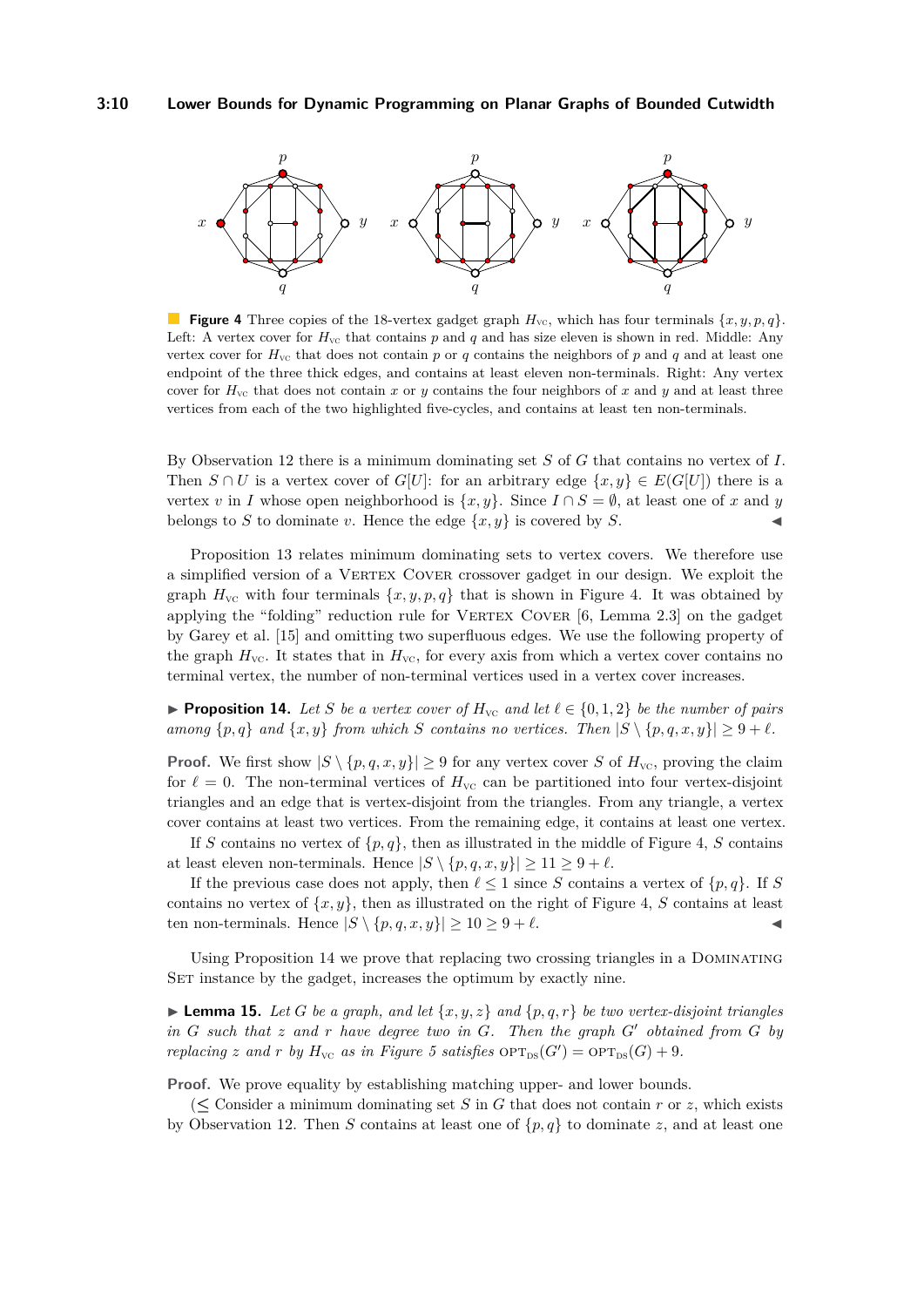<span id="page-10-0"></span>

**Figure 5** Illustration of how a crossing between two triangles is eliminated in an instance of DOMINATING SET. A copy of  $H_{\text{VC}}$  is inserted, whose four terminals are identified with the four endpoints of the crossing edge. For each edge  $\{u, v\}$  of the inserted copy of  $H_{\rm VC}$ , an additional degree-two vertex is inserted that forms a triangle with *u* and *v*.

of  $\{x, y\}$  to dominate *r*. We assume without loss of generality, by symmetry, that  $p \in S$ and  $x \in S$ . As shown in Figure [4,](#page-9-0) there is a vertex cover for  $H_{\rm VC}$  of size 11 that contains *p* and  $x$ , and therefore contains nine vertices from the interior of  $H_{\text{VC}}$ . Let  $T$  be this set of nine vertices, and note that *T* includes a neighbor of *q* and a neighbor of *y*. We claim that  $S' := S \cup T$  is a dominating set for  $G'$  of size  $|S| + 9 \leq \text{OPT}_{\text{DS}}(G) + 9$ . Since  $T \cup \{p, x\}$ is a vertex cover of  $H_{\text{VC}}$  and  $H_{\text{VC}}$  has no isolated vertices, each vertex of  $H_{\text{VC}}$  has a neighbor in  $S'$  and is dominated. The degree-two vertices that are inserted into  $G'$  in the last step are dominated by the vertex that covers the edge with which they form a triangle. Vertices *q* and  $y$  are dominated from their neighbors in  $T$ . Finally, the remaining vertices of  $G'$  are dominated in the same way as in *G*.

 $(\geq$  To prove  $\mathrm{OPT}_{\mathrm{DS}}(G') \geq \mathrm{OPT}_{\mathrm{DS}}(G) + 9$ , we instead show  $\mathrm{OPT}_{\mathrm{DS}}(G) \leq \mathrm{OPT}_{\mathrm{DS}}(G') - 9$ . Let  $U \subseteq V(G')$  denote the vertices from the copy of  $H_{\text{VC}}$  that was inserted; *U* contains  $p, q, x, y$ , but *U* does not contain the degree-two vertices that were inserted as the last step of the transformation. By Proposition [13,](#page-8-2) there is a minimum dominating set  $S'$  of  $G'$  such that  $S' \cap U$  is a vertex cover of  $G'[U]$ . Let  $\ell \in \{0,1,2\}$  be the number of pairs among  $\{p,q\}$ and  $\{x, y\}$  from which *S*<sup> $\prime$ </sup> contains no vertices. Since  $S' \cap U$  is a vertex cover of  $G'[U]$ , which is isomorphic to  $H_{\text{VC}}$ , by Proposition [14](#page-9-1) we know that  $|(S' \cap U) \setminus \{p,q,x,y\}| \geq 9 + \ell$ . Now let *S* be obtained from *S*<sup> $\prime$ </sup> by removing all vertices of  $(S' \cap U) \setminus \{p,q,x,y\}$ , adding vertex *x* if  $S' \cap \{x, y\} = \emptyset$ , and adding vertex *y* if  $S' \cap \{p, q\} = \emptyset$ . Then  $|S| \leq |S'| - 9$  since we remove  $9 + \ell$  vertices and add  $\ell$  new ones. Since *S* contains at least one vertex from  $\{p, q\}$ and at least one vertex from  $\{x, y\}$ , it dominates the two triangles in *G*. Since it contains a superset of the terminal vertices that  $S'$  contains, the remaining vertices of the graph are dominated as before. Hence *S* is a dominating set in *G* and  $\text{OPT}_{\text{DS}}(G) \leq \text{OPT}_{\text{DS}}(G') - 9.$ 

Using the material so far, we can prove that the transformation operation in Figure [2](#page-7-0) increases the size of an optimal dominating set by exactly 48.

<span id="page-10-1"></span>**Example 16.** Let  $\{a, b\}$  and  $\{c, d\}$  be two disjoint edges of a graph *G*. Let *G*<sup>*'*</sup> be the graph *obtained by replacing these two edges as in Figure [2.](#page-7-0) Then*  $\text{OPT}_{\text{DS}}(G') = \text{OPT}_{\text{DS}}(G) + 48$ .

**Proof.** The transformation depicted in Figure [2](#page-7-0) can be broken down into six steps: transform  ${a, b}$  into a double-path structure, transform  ${c, d}$  into a double-path structure, and perform four operations in which crossing triangles are replaced by gadgets. By Lemma [10,](#page-7-1) the two double-path insertions increase the size of a minimum dominating set by exactly 2 · 6. By Lemma [15,](#page-9-2) the four steps in which crossing triangles are eliminated increase the size of a minimum domination set by exactly  $4 \cdot 9$ . Hence  $\text{OPT}_{\text{DS}}(G') = \text{OPT}_{\text{DS}}(G) + 12 + 36$ .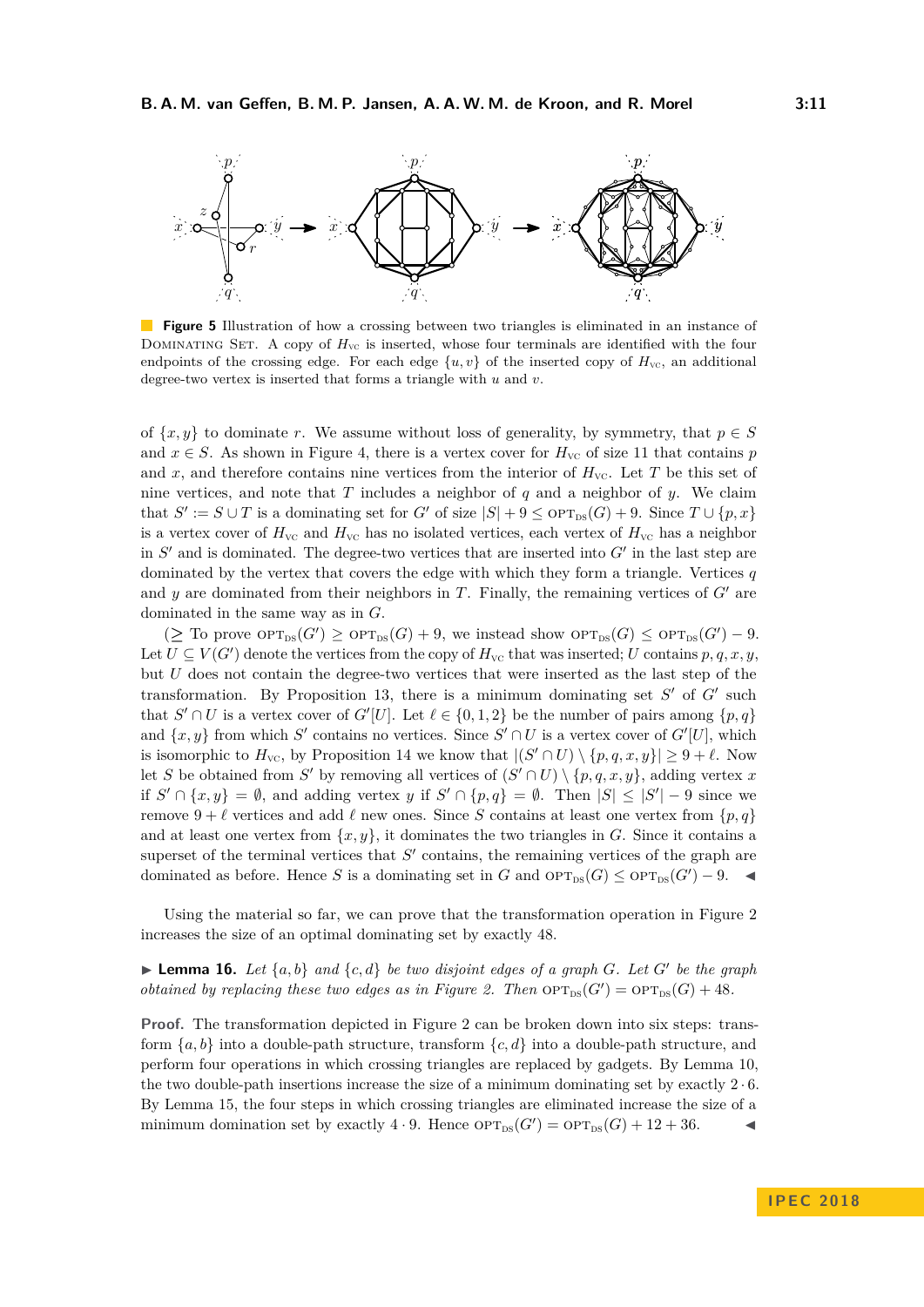#### **3:12 Lower Bounds for Dynamic Programming on Planar Graphs of Bounded Cutwidth**

Using Lemma [16](#page-10-1) we easily obtain the following.

<span id="page-11-3"></span>▶ **Lemma 17.** *There is a useful crossover gadget for* DOMINATING SET.

**Proof.** The gadget that is inserted to replace two edges  $\{a, b\}$  and  $\{c, d\}$  in the procedure of Figure [2](#page-7-0) is planar and has its terminals  $u, u', v, v'$  on the outer face in the appropriate cyclic ordering. Since Lemma [16](#page-10-1) shows that the replacement increases the size of a minimum dominating set by exactly 48, it follows that the structure serves as a useful crossover gadget for DOMINATING SET as per Definition [5.](#page-4-1)

Theorem [2](#page-2-3) now follows by combining Lemma [17](#page-11-3) with the planarization argument of Theorem [6](#page-4-6) and the lower bound for the nonplanar case given by Theorem [9.](#page-6-1)

**Find 1. Theorem [2.](#page-2-3)** Assuming SETH, there is no  $\varepsilon > 0$  such that DOMINATING SET on a planar *graph G given along with a linear layout of cutwidth k can be solved in time*  $\mathcal{O}^*((3-\varepsilon)^k)$ *.* 

**Proof.** Suppose Dominating Set on a planar graph with a given linear layout of cutwidth *k* can be solved in  $\mathcal{O}^*((3-\varepsilon)^k)$  time for some  $\varepsilon > 0$ , by an algorithm called *A*. Then Dominating Set on a nonplanar graph with a given layout of cutwidth *k* can be solved in time  $\mathcal{O}^*((3-\varepsilon)^k)$  by reducing it to a planar graph with a linear layout of cutwidth  $k+\mathcal{O}(1)$ (using Theorem [6](#page-4-6) and the existence of a useful crossover gadget; this blows up the graph size by at most a polynomial factor) and then running *A*. By Theorem [9,](#page-6-1) this contradicts SETH.

## <span id="page-11-2"></span>**5 Conclusion**

In this work we have investigated whether SETH-based lower bounds for solving problems on graphs of bounded treewidth also apply for (1) planar graphs and (2) graphs of bounded cutwidth. To answer these questions, we showed that the graph parameter cutwidth can be preserved when reducing to a planar instance using suitably restricted crossover gadgets.

For both problems considered in this work, the runtime lower bound for solving the problem on graphs of bounded cutwidth continues to hold for *planar* graphs of bounded cutwidth. Hence planarity seems to offer no algorithmic advantage when working with graphs of bounded cutwidth. Moreover, for both INDEPENDENT SET and DOMINATING SET the runtime lower bound for the treewidth parameterization also applies for cutwidth.

Future work may explore other combinatorial problems on graphs of bounded cutwidth. For example, what is the optimal running time for FEEDBACK VERTEX SET, ODD CYCLE Transversal, or Hamiltonian Cycle on graphs of bounded cutwidth? What is the complexity of the cutwidth parameterization of these problems on planar graphs? For the Graph *q*-Coloring problem, these questions are answered in a recent manuscript by an overlapping set of authors [\[21\]](#page-12-13): planarity offers no advantage, but the parameterization by cutwidth *k* can be solved in time  $\mathcal{O}^*(2^k)$  for all *q*, sharply contrasting that the treewidth parameterization cannot be solved in time  $\mathcal{O}^*((q-\varepsilon)^k)$  under SETH.

#### **References**

<span id="page-11-1"></span>**<sup>1</sup>** Julien Baste and Ignasi Sau. The role of planarity in connectivity problems parameterized by treewidth. *Theor. Comput. Sci.*, 570:1–14, 2015. [doi:10.1016/j.tcs.2014.12.010](http://dx.doi.org/10.1016/j.tcs.2014.12.010).

<span id="page-11-0"></span>**<sup>2</sup>** Andreas Björklund, Thore Husfeldt, Petteri Kaski, and Mikko Koivisto. Fourier meets Möbius: Fast subset convolution. In David S. Johnson and Uriel Feige, editors, *Proc. 39th STOC*, pages 67–74. ACM, 2007. [doi:10.1145/1250790.1250801](http://dx.doi.org/10.1145/1250790.1250801).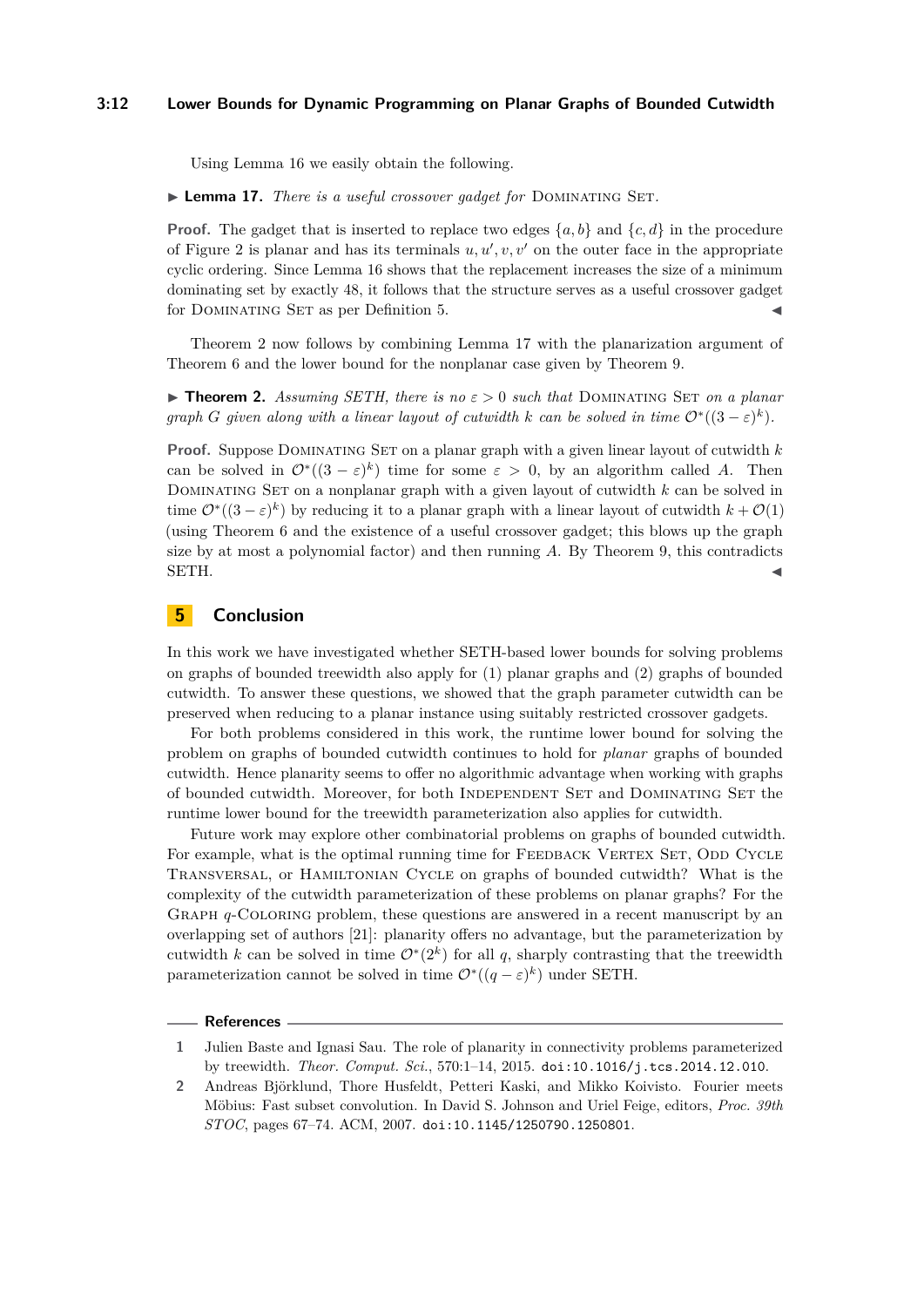- <span id="page-12-16"></span>**3** Hans L. Bodlaender. A Partial *k*-Arboretum of Graphs with Bounded Treewidth. *Theor. Comput. Sci.*, 209(1-2):1–45, 1998. [doi:10.1016/S0304-3975\(97\)00228-4](http://dx.doi.org/10.1016/S0304-3975(97)00228-4).
- <span id="page-12-4"></span>**4** Hans L. Bodlaender, Marek Cygan, Stefan Kratsch, and Jesper Nederlof. Deterministic single exponential time algorithms for connectivity problems parameterized by treewidth. *Inf. Comput.*, 243:86–111, 2015. [doi:10.1016/j.ic.2014.12.008](http://dx.doi.org/10.1016/j.ic.2014.12.008).
- <span id="page-12-1"></span>**5** Hans L. Bodlaender and Arie M. C. A. Koster. Combinatorial Optimization on Graphs of Bounded Treewidth. *Comput. J.*, 51(3):255–269, 2008. [doi:10.1093/comjnl/bxm037](http://dx.doi.org/10.1093/comjnl/bxm037).
- <span id="page-12-18"></span>**6** Jianer Chen, Iyad A. Kanj, and Weijia Jia. Vertex Cover: Further Observations and Further Improvements. *J. Algorithms*, 41(2):280–301, 2001. [doi:10.1006/jagm.2001.1186](http://dx.doi.org/10.1006/jagm.2001.1186).
- <span id="page-12-2"></span>**7** Bruno Courcelle. The Monadic Second-Order Logic of Graphs I: Recognizable Sets of Finite Graphs. *Inf. Comput.*, 85(1):12–75, 1990. [doi:10.1016/0890-5401\(90\)90043-H](http://dx.doi.org/10.1016/0890-5401(90)90043-H).
- <span id="page-12-5"></span>**8** Marek Cygan, Stefan Kratsch, and Jesper Nederlof. Fast hamiltonicity checking via bases of perfect matchings. In Dan Boneh, Tim Roughgarden, and Joan Feigenbaum, editors, *Proc. 45th STOC*, pages 301–310. ACM, 2013. [doi:10.1145/2488608.2488646](http://dx.doi.org/10.1145/2488608.2488646).
- <span id="page-12-3"></span>**9** Marek Cygan, Jesper Nederlof, Marcin Pilipczuk, Michal Pilipczuk, Johan M. M. van Rooij, and Jakub Onufry Wojtaszczyk. Solving Connectivity Problems Parameterized by Treewidth in Single Exponential Time. In *Proc. 52nd FOCS*, pages 150–159, 2011. [doi:](http://dx.doi.org/10.1109/FOCS.2011.23) [10.1109/FOCS.2011.23](http://dx.doi.org/10.1109/FOCS.2011.23).
- <span id="page-12-9"></span>**10** Erik D. Demaine and MohammadTaghi Hajiaghayi. The Bidimensionality Theory and Its Algorithmic Applications. *Comput. J.*, 51(3):292–302, 2008. [doi:10.1093/comjnl/bxm033](http://dx.doi.org/10.1093/comjnl/bxm033).
- <span id="page-12-10"></span>**11** Josep Díaz, Jordi Petit, and Maria J. Serna. A survey of graph layout problems. *ACM Comput. Surv.*, 34(3):313–356, 2002. [doi:10.1145/568522.568523](http://dx.doi.org/10.1145/568522.568523).
- <span id="page-12-14"></span>**12** David Eppstein. Pathwidth of planarized drawing of *K*3*,n*. TheoryCS StackExchange question, 2016. URL: <http://cstheory.stackexchange.com/questions/35974/>.
- <span id="page-12-12"></span>**13** David Eppstein. The Effect of Planarization on Width. In *Proc. 25th GD*, volume 10692 of *LNCS*, pages 560–572, 2017. [doi:10.1007/978-3-319-73915-1\\_43](http://dx.doi.org/10.1007/978-3-319-73915-1_43).
- <span id="page-12-6"></span>**14** Fedor V. Fomin, Daniel Lokshtanov, Fahad Panolan, and Saket Saurabh. Efficient Computation of Representative Families with Applications in Parameterized and Exact Algorithms. *J. ACM*, 63(4):29:1–29:60, 2016. [doi:10.1145/2886094](http://dx.doi.org/10.1145/2886094).
- <span id="page-12-15"></span>**15** M.R. Garey, D.S. Johnson, and L. Stockmeyer. Some simplified NP-complete graph problems. *Theoretical Computer Science*, 1(3):237–267, 1976. [doi:10.1016/0304-3975\(76\)](http://dx.doi.org/10.1016/0304-3975(76)90059-1) [90059-1](http://dx.doi.org/10.1016/0304-3975(76)90059-1).
- <span id="page-12-0"></span>**16** Bas A. M. van Geffen, Bart M. P. Jansen, Arnoud A. W. M. de Kroon, and Rolf Morel. Lower Bounds for Dynamic Programming on Planar Graphs of Bounded Cutwidth. *CoRR*, abs/1806.10513, 2018. [arXiv:1806.10513](http://arxiv.org/abs/1806.10513).
- <span id="page-12-11"></span>**17** Archontia C. Giannopoulou, Michal Pilipczuk, Jean-Florent Raymond, Dimitrios M. Thilikos, and Marcin Wrochna. Cutwidth: Obstructions and Algorithmic Aspects. In *Proc. 11th IPEC*, volume 63 of *LIPIcs*, pages 15:1–15:13, 2016. [doi:10.4230/LIPIcs.IPEC.2016.](http://dx.doi.org/10.4230/LIPIcs.IPEC.2016.15) [15](http://dx.doi.org/10.4230/LIPIcs.IPEC.2016.15).
- <span id="page-12-7"></span>**18** Russel Impagliazzo and Ramamohan Paturi. On the Complexity of *k*-SAT. *J. Comput. Syst. Sci.*, 62(2):367–375, 2001. [doi:10.1006/jcss.2000.1727](http://dx.doi.org/10.1006/jcss.2000.1727).
- <span id="page-12-8"></span>**19** Russell Impagliazzo, Ramamohan Paturi, and Francis Zane. Which Problems Have Strongly Exponential Complexity? *J. Comput. Syst. Sci.*, 63(4):512–530, 2001. [doi:10.1006/jcss.](http://dx.doi.org/10.1006/jcss.2001.1774) [2001.1774](http://dx.doi.org/10.1006/jcss.2001.1774).
- <span id="page-12-17"></span>**20** Bart M. P. Jansen and Jules J. H. M. Wulms. Lower Bounds for Protrusion Replacement by Counting Equivalence Classes. In Jiong Guo and Danny Hermelin, editors, *Proc. 11th IPEC*, volume 63 of *LIPIcs*, pages 17:1–17:12. Schloss Dagstuhl - Leibniz-Zentrum fuer Informatik, 2016. [doi:10.4230/LIPIcs.IPEC.2016.17](http://dx.doi.org/10.4230/LIPIcs.IPEC.2016.17).
- <span id="page-12-13"></span>**21** Bart M.P. Jansen and Jesper Nederlof. Computing the Chromatic Number Using Graph Decompositions via Matrix Rank. In *Proc. 26th ESA*, 2018. In press.